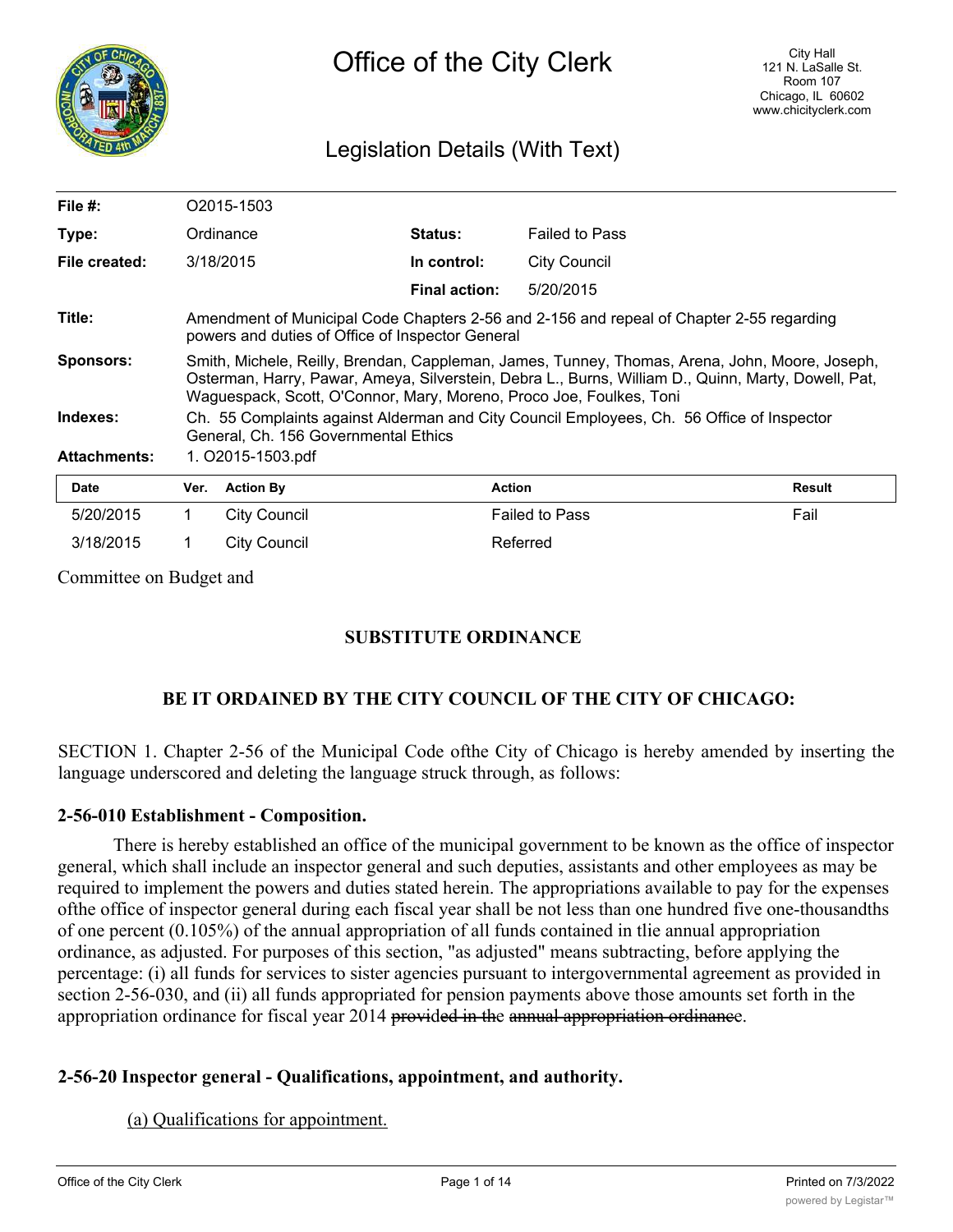1. In considering a candidate for the position of Inspector Genera], the appointing authority shall evaluate and consider any and all qualifications that are relevant to the position of Inspector General, including, but not limited to:

i. The candidate's integrity:

ii. The candidate's potential for strong leadership:

iii.The candidate's demonstrated experience and/or ability in accounting, auditing, finance, law, management analysis, public administration, investigation, criminal justice administration, or other closely related fields:

iv. The candidate's demonstrated experience and/or ability in working with local, state and federal law enforcement agencies and the judiciary; and

v. Any other qualifications deemed relevant by the appointing authority.

 $[1]$ 

- 2. The appointing authority's decision to appoint a particular candidate shall not under anv circumstances be based in any part upon the candidate's age, gender, race, sexual orientation, religious affiliation or political affiliation.
- 3. A qualified candidate for Inspector General shall be a person who:

i. Holds a bachelor's degree from an accredited institution of higher education;

ii.Possesses demonstrated knowledge, skills, abilities and experience in conducting audits, investigations, inspections, and performance reviews; and

iii. Has at least five years of experience in any one, or a combination, of the following fields: As an Inspector General;

As a federal law enforcement officer;

As a federal or state court judge;

As a licensed attorney with experience in the areas of audit or investigation of fraud, mismanagement, waste, corruption, or abuse of power;

As a senior-level auditor or comptroller; or

As a supervisor in an Office of Inspector General or similar investigative agency.

4. A highly qualified candidate shall be a qualified candidate who:

i. Has managed and completed complex investigations involving allegations of fraud, waste, abuse, illegal acts, theft, public corruption, deception or conspiracy; or ii.Holds an advanced degree in law, accounting, public administration, or other relevant field.

(b) Appointment and authority The mayor shall create a Blue Ribbon Panel of five members to diligently search out qualified candidates who have relevant education or work experience for the position of inspector general and make recommendations to the mayor. The Blue Ribbon Panel shall consist of members of the community who have exhibited the highest moral character and integrity, who have demonstrated a commitment to public service, including but not limited to, deans of

organizations. The inspector general shall be appointed by the mayor from individuals recommended by the Blu e Ribbon Panel, subject to approval of the city council, and shall have responsibility for the operation and management of the office of inspector general: The inspector general shall be appointed for a term of four years,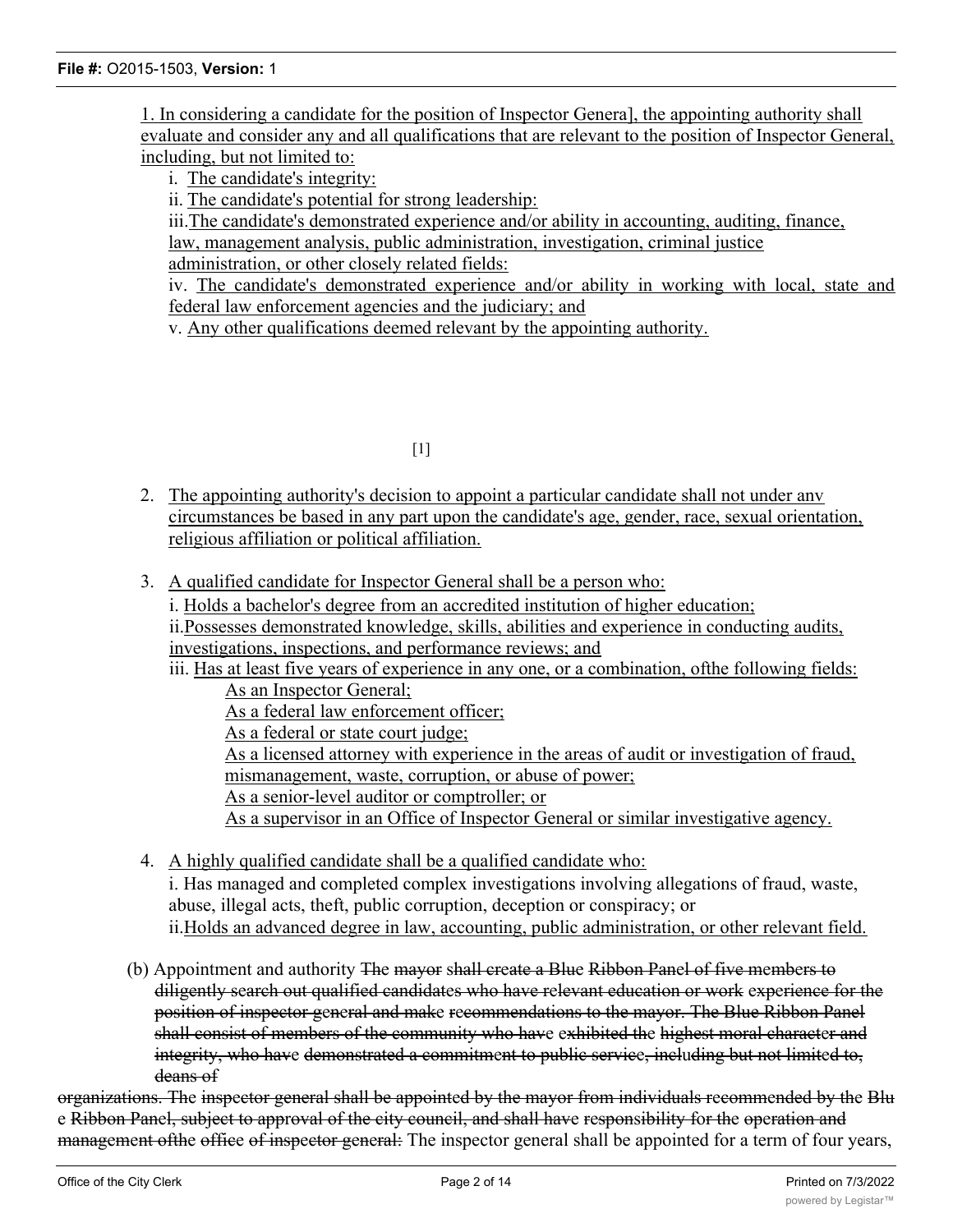in accordance with the procedures set forth in this section, and shall have responsibility for the operation and management of the office of inspector general, which may be renewed at the discretion of the mayor, subject to approval

## (c) Reappointment

The mayor may reappoint an incumbent inspector general term, subject to approval ofthe citv council, without seeking a recommendation ofthe selection committee described in

subsection (c) of this section. Not less than 45 days prior to the end of the inspector general's term, the mayor shall notify the city council whether he will reappoint the then incumbent inspector general.

### (d) Selection Process

A selection committee consisting of five members, three of whom shall be selected by the mayor and two of whom shall be selected by the citv council, shall be responsible for identifying potential candidates and proposing potential candidates to the mayor. The mayor's selection must be confirmed by the citv council.

Within 15 days of an actual or expected vacancy in the position of inspector general because of death, resignation, removal, or the mayor's decision not to reappoint an incumbent inspector general, the selection committee shall identity of a national executive search firm (Search Firm") to perfonn executive search services and to create a pool of the 20 most qualified candidates for the position of Inspector General, produced by the search (the "Pool"). The Search Firm shall perform its services and submit the identities ofthe candidates which comprise the Pool, including resumes, qualifications, and statements detailing each member ofthe Pool's credentials for the appointment of Inspector General, to the Selection Committee.

The selection committee shall review the credentials of Pool members, and shall recommend one or more qualified persons to the mayor, by concurrence of at least four committee members. The mayor mav appoint any person recommended by the committee, subject to approval ofthe city council. If the mayor rejects all candidates recommended by the selection committee, the committee shall solicit and screen additional potential candidates in the same manner, repeating the process until the mayor appoints a recommended person, subject to approval ofthe citv council. The term of the inspector general shall commence upon on the city council's approval of the mayor's appointment, and shall extend for a period of four years.

### **2-56-025 Definitions.**

Whenever used in this chapter:

- a) "Citv employee" shall include any individual employed or appointed by:
	- (1) the citv of Chicago: or

(2) any committee of the Chicago citv council or bureau or other service agency of the citv council: or

(3) any member ofthe citv council.

Whether part-time or full-time, including an individual retained as an independent contractor.

b) "Ultimate jurisdictional authority" shall mean the following: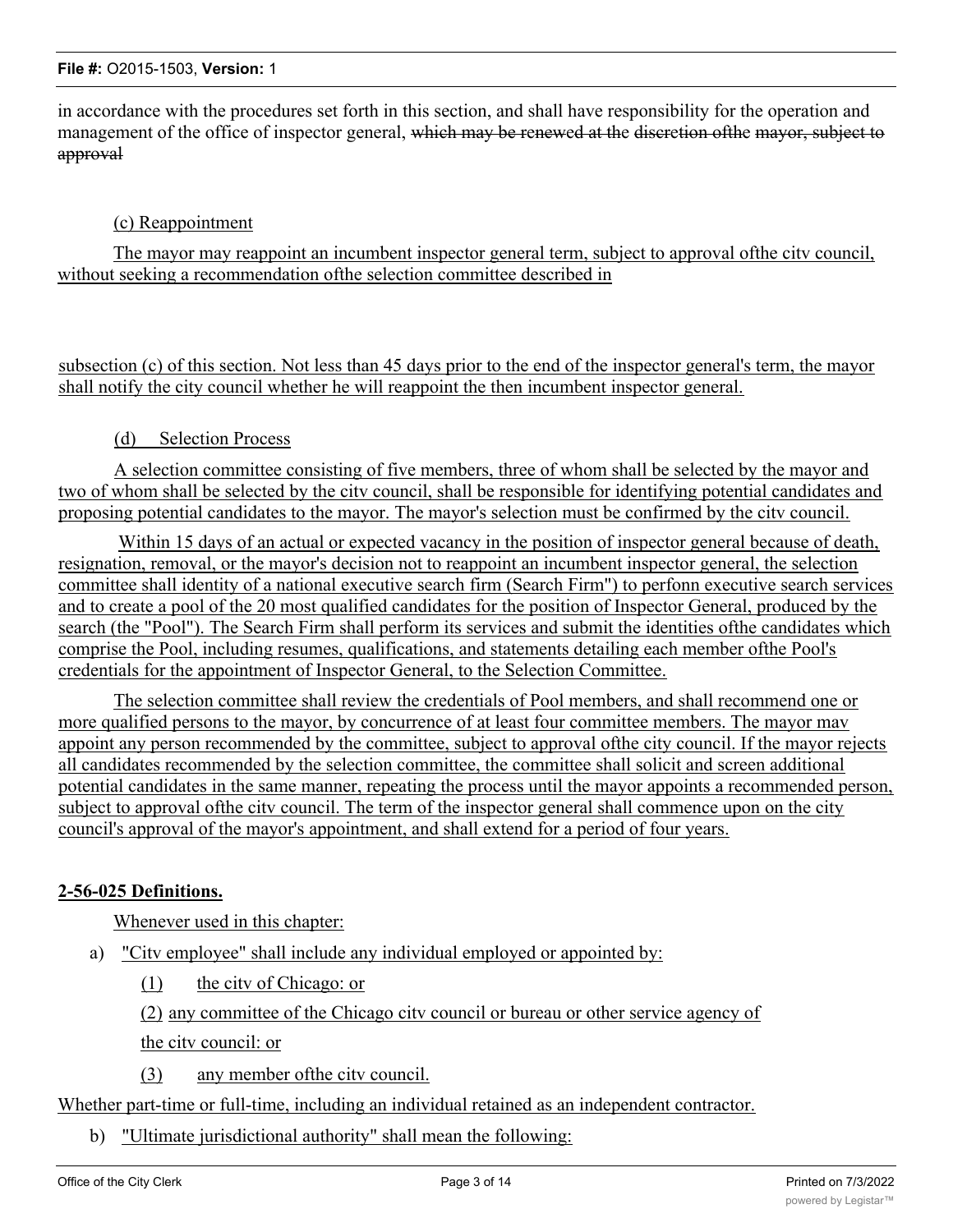- 1) for anv citv officer (elected or appointed), city employee, contractor/vendor or lobbyist with respect to a violation of the Governmental Ethics Ordinance (chapter 2-156 of this Code), the city Board of Ethics;
- 2) for all other matters affecting any city employee: the mayor and, as appropriate, the head of each affected department or agency;

[3]

- 3) for all other matters affecting a citv contractor, vendor, or bidder seeking a citv contract: the mayor and, as appropriate, the head of each affected department or agency:
- 4) for all other matters affecting a citv licensee or entity seeking city certification: the mayor and, as appropriate, the head of each affected department or agency;
- 5) for all other matters related to the city council: the chainnan of the city council committee on committees, rule and ethics.

## **2-56-030 Inspector general - Powers and duties.**

In addition to other powers conferred herein, the inspector general shall have the following powers and duties:

- a) To receive and register complaints and information concerning misconduct, inefficiency and waste within the city government;
- b) To investigate the performance of governmental officers, employees, functions and programs, either in response to complaint or on the inspector general's own initiative, in order to detect and prevent misconduct, inefficiency and waste within the programs and operations ofthe city government;
- c) To promote economy, efficiency, effectiveness and integrity in the administration of the programs and operations of the city government by reviewing programs, identifying any inefficiencies, waste and potential for misconduct therein, and recommending to the mayor and/or the city council policies and methods for the elimination .of inefficiencies and waste, and the prevention of misconduct;
- d) To report to the mayor ultimate jurisdictional authority concerning results of investigations, audits and program reviews undertaken by the office of inspector general;
- e) To request information related to an investigation, audit or program review from any employee, elected or appointed officer, department, agency, contractor, subcontractor, agent or licensee of the citv, and every applicant for certification of eli gibility for a city contract or program of the eity;
- f) To conduct public hearings, at his discretion, in the course of any activity conducted pursuant to this chapter an investigation hereunder;

sf\* sfc sfc sfc #fc

*(Omitted text is not affected by this ordinance)*

# **2-56-035 Monitoring employment actions.**

(a) Definitions. As used in this section:

"Hiring plan" means the hiring plan adopted by the City of Chicago in 2007 2014 and approved, on January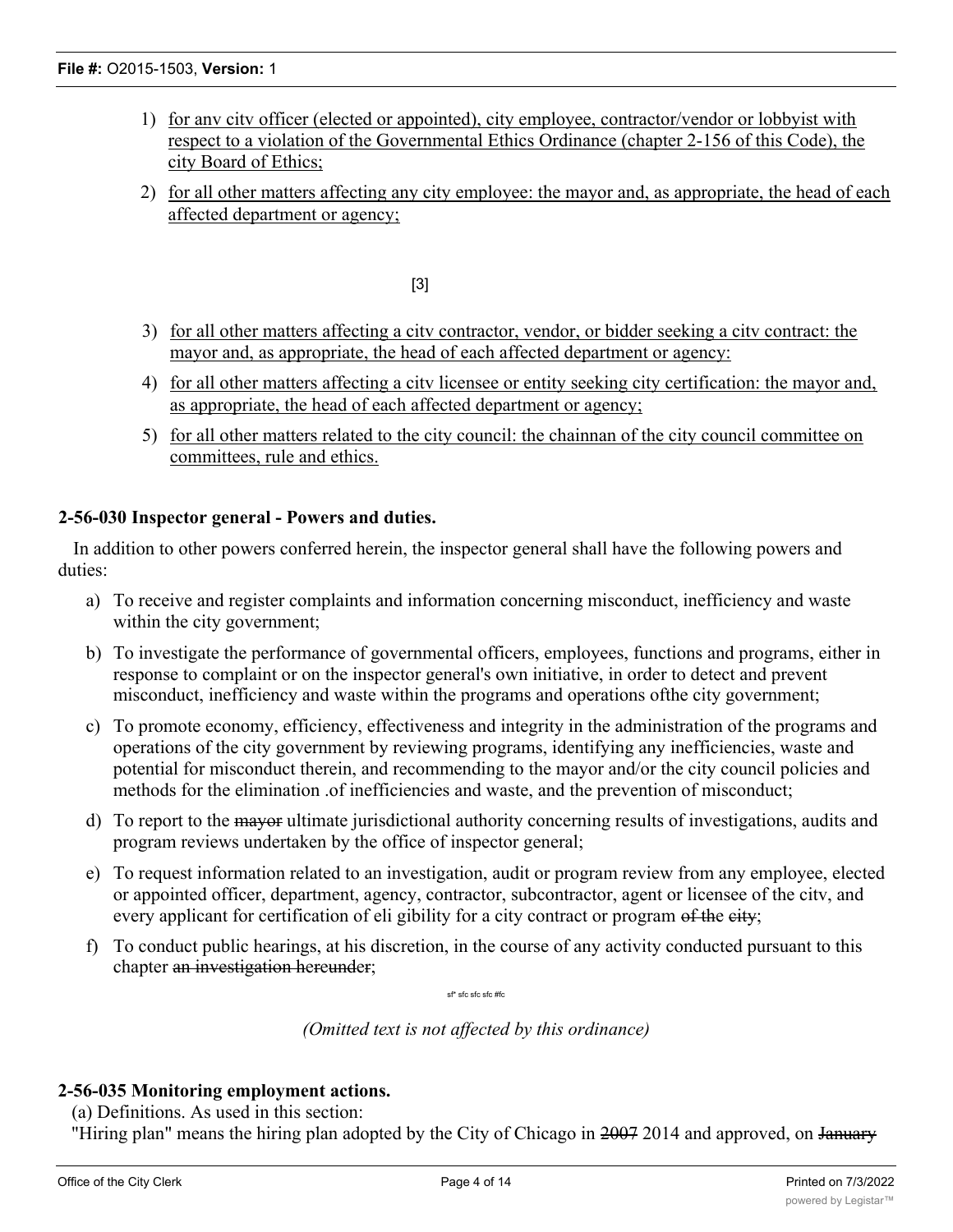18, 2008 June 16, 2014, by the Court in Shakman, et al. v. City of Chicago, et al, Case Number 69 C 2145 (N.D. 111.), setting forth the governing principles for city hiring, and other employment actions concerning both internal and external applicants and

[4]

candidates and requirements for contractors. As used in this section, references to the hiring plan shall include the plan as amended from time to time.

"Employment action(s)" includes, but is not limited to, hiring, firing, promotion, demotion, lay-off, reinstatement, re-employment, transfer, reclassification, overtime, and/or the any job assignment of any job bene fit.

b) Powers and duties. The inspector general shall have the authority to monitor, audit and review employment actions under the hiring plan and related policies and procedures. In addition, the inspector general shall have the authority to review or investigate allegations of non- compliance with the hiring plan and related policies and procedures. Complaints concerning employment actions and related policies and procedures, including claims of unlawful political discrimination, shall be made to the inspector general.

c) Reporting on monitoring of employment actions. Notwithstanding anything to the contrary, the inspector general shall issue reports as required by the hiring plan and as otherwise necessary to carry out his functions under this section. These reports will be considered public records and will be posted, with personal identifying information stricken, on the inspector general's website.

The inspector general shall also issue quarterly and annual reports that include statistics on the number of escalations (as that term is defined in the hiring plan) newly initiated, pending, closed with investigation, and closed without investigation. The quarterly and annual reports shall also include a description ofthe outcomes, findings, recommendations, and actions taken on the recommendations of any investigation of an escalation.

The inspector general shall redact the personal identifying information prior to posting such reports on the I.G.O. website publicly disseminating such reports.

*(Omitted section is not affected by this ordinance)*

**s|e s|e sfe s]c s(c**

2-56-045 Complaints concerning aldermen; confidentiality.

(a) The inspector general may not undertake an investigation of any alderman except pursuant to a complaint that  $(1)$  names the alderman; and  $(2)$  states the facts underlying the complaint; and (3) is signed by the person making the complaint. A city officer or citv employee may be a signatory to a complaint.

(b) The identity ofthe person making a complaint described in subsection (a) of this section shall be confidential and shall not be disclosed by the inspector general except as required bv law.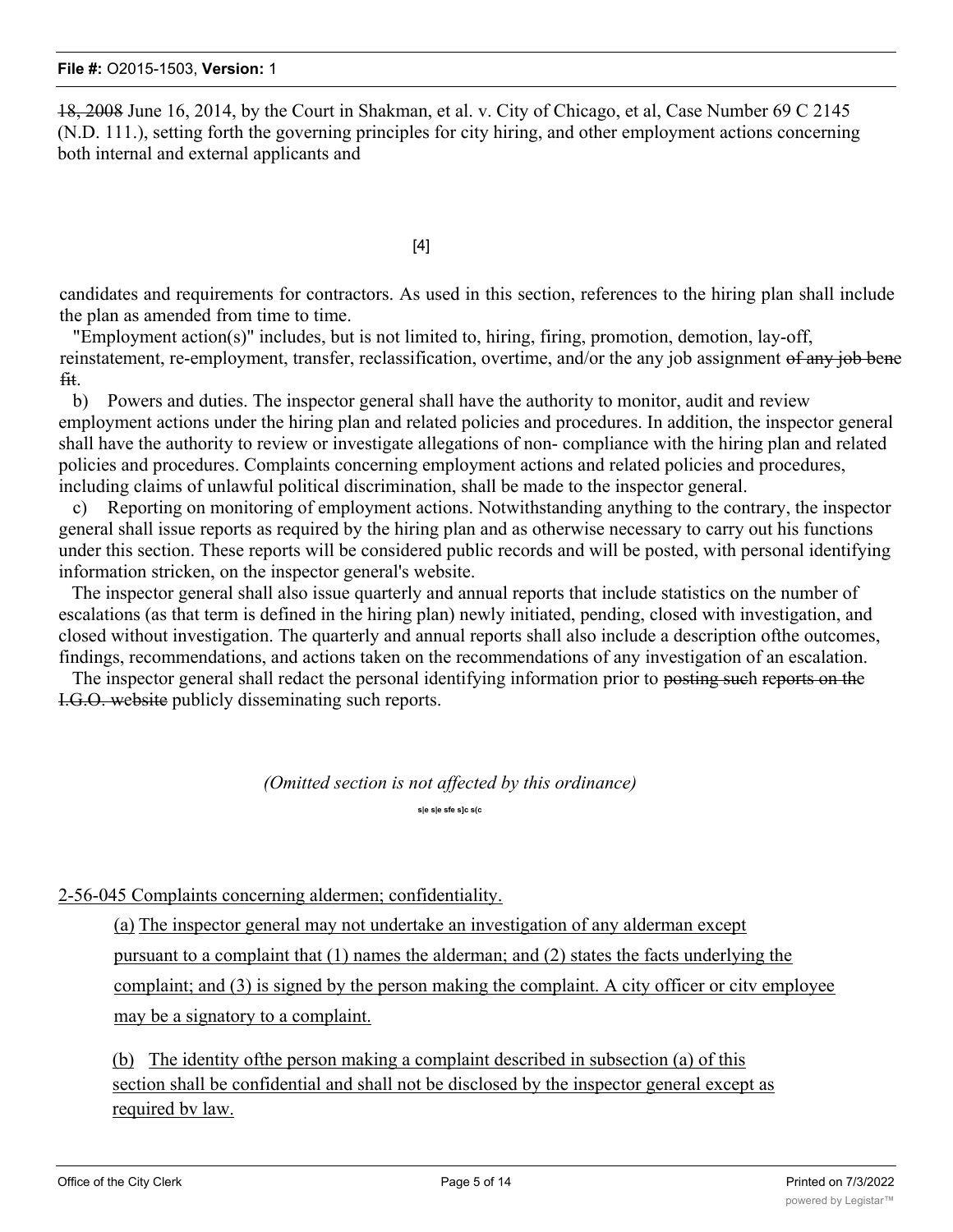2-56-050 Conduct of city officers, employees and other entities.

(a) The powers and duties of the inspector general shall extend to the conduct of the following: (al) except as limited in this section all elected officers and appointed officers of the city government in the performance of their official duties; (b2) exeept as limited in this section,

[5]

all city employees of the city government in the performance of their official duties; (e3) lobbyists engaged in the lobbying of elected or appointed city officers or employees; (4) all contractors and subcontractors in the providing of goods or services to the city, the city council, any city council committee or bureau or other service agency of the city council pursuant to a contract; (d 5) business entities persons m seeking contracts or certification of eligibility for city contracts with the city, the city council, any citv council committee or bureau or other service agency ofthe city council; and (e 6) persons seeking certification of eligibility for participation in any city program. Notwithstanding anything to the contrary contained herein, the office of inspector general shall have no power or authority over any member of the city council, or any city council employee, as defined in Section 2 55 010. If the office of inspector general receives any complaint alleging misconduct, inefficiency or waste against any member of the city council or any city council employee, as defined in Section 2 55 010, the inspector general shall promptly transmit said complaint to the legislative inspector general. Nothing in this section shall preclude the inspector general from referring a complaint or information to the appropriate local, state or federal legislative inspector general, the appropriate sister agency, or the appropriate federal, state or local law enforcement authorities.

b) (1) Notwithstanding any other provision in this chapter to the contrary, if the office of the inspector general receives a complaint alleging a violation of chapter 2-156 against any elected or appointed city official officer, city employee or any other person subject to chapter 2-156 except an alderman, city council employee or lobbyist engaged in the lobbying of aldermen or city council employees, as the term "city council employee" is defined in Section 2 55 010, the inspector general, after reviewing the complaint, may only: (i) decline to open an investigation if he determines that the complaint lacks foundation or does not relate to a violation of chapter 2-156, or (ii) refer the matter to the supervisor of the employee or official appropriate authority if he determines that the potential violation is minor and can be resolved internally as a personnel matter; or (iii) open an investigation. The board of ethics shall promulgate, in consultation with the investigating authorities, rules setting forth the criteria to determine whether a potential violation of chapter 2-156 is minor.

2) Notwithstanding any other provision in this chapter to the contrary, at any point during an investigation that the inspector general conducts on matters pertaining to violations of chapter 2-156, the inspector general may only: (i) dismiss the matter and close the investigation based on a finding that the alleged violation is not sustained; or (ii) refer the matter to the appropriate law enforcement authority, if he reasonably believes that the alleged misconduct would violate a criminal statute; or (iii) request a probable cause finding in accordance with section 2-156-385.

3) The inspector general shall conclude his investigation of any violation of Chapter 2-156 under his jurisdiction no later than two years from the date of initiating the investigation; provided, however, that any time period during which the person under investigation has taken affirmative action to conceal evidence or delay the investigation, shall not count towards the two-year period. Notwithstanding any tolling or suspension of time applied, governmental ethics investigations by the inspector general under this Chapter are subject to an absolute four-year time limit from the date of initiation.

c) Before the inspector general interviews a person subject to investigation or a subpoena in relation to a complaint under his jurisdiction, he shall inform the person of that person's right to be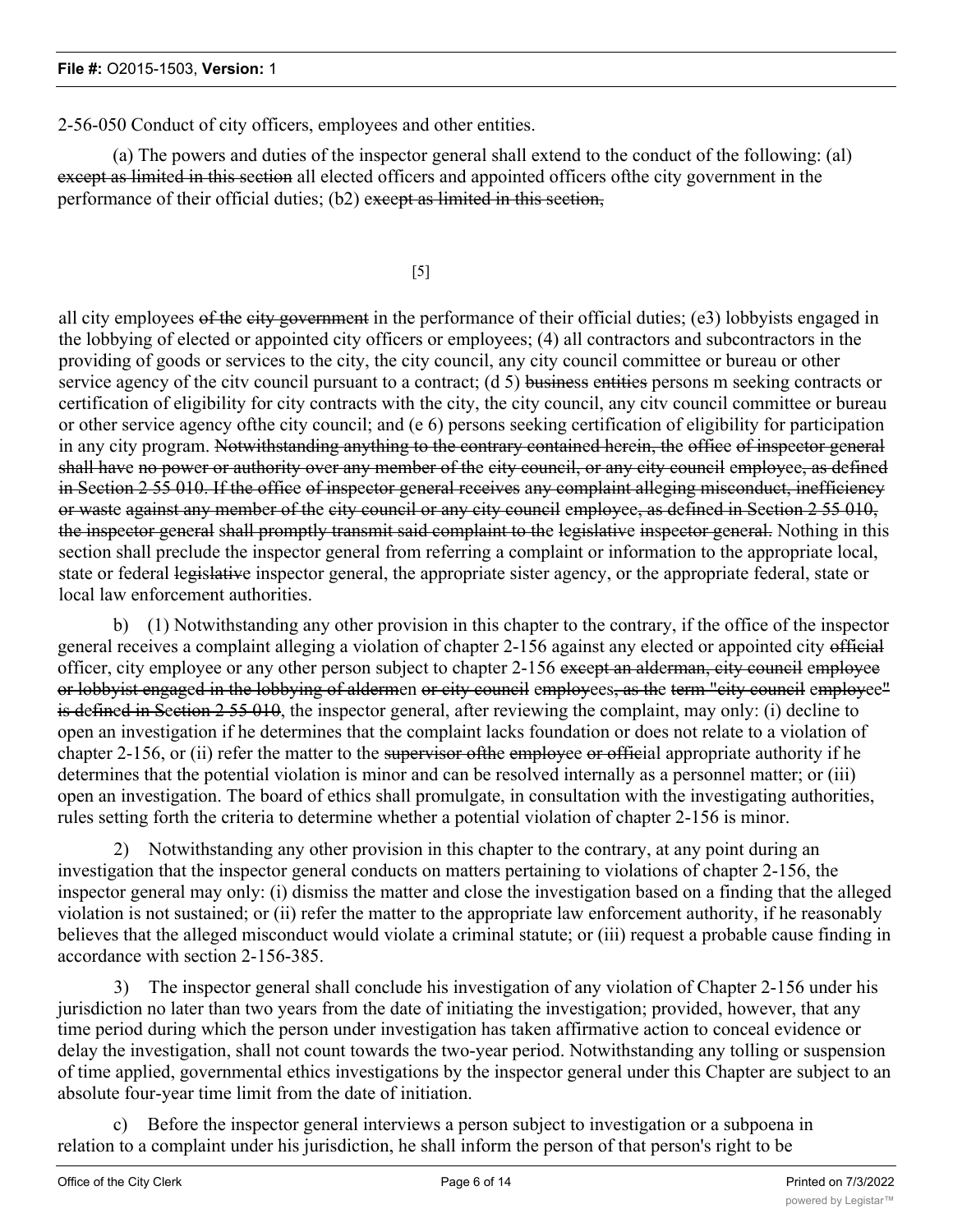represented by counsel at the interview.

[6]

### **2-56-060 Investigation reports.**

Upon conclusion of an investigation the inspector general shall issue a summary report thereon. The report and supporting materials shall be filed solely with the mayor designated ultimate jurisdictional authority as defined in Section -025(b):;. The report shall include the following:

a) A description of any complaints or other information received by the inspector general pertinent to the investigation;

b) A description of any misconduct, inefficiencies or waste observed or discovered in the course of the investigation;

c) Recommendations for correction of any misconduct, inefficiencies or waste described in the report;

d) Such other information as the inspector general may deem relevant to the investigation or resulting recommendations.

Disclosure of reports and materials respecting disciplinary investigations concerning personnel of the Citv Council as defined in Section -025(a)(2) and (3) is hereby expressly limited to the ultimate jurisdictional authorities for such matters as set forth in Section -025(b), unless the matter concerns misconduct involving both personnel ofthe City Council as defined in Section -025(a)(2) and (3) and non-City Council personnel as otherwise defined in this Chapter, in which case the report and all relevant information materials, including that concerning the subject City Council personnel shall be provided to all appropriate ultimate jurisdiction authorities as defined in Section -025(b).

### **2-56-065 Response to recommendations by the inspector general.**

(a) If- Except as provided in subsection (b) of this section, if the inspector general issues a recommendation ef for discipline or other administrative action to a department head or affected entity-in a summary report, that department head or affected entity the ultimate jurisdictional authority must respond to that recommendation within 30 days with a written response to the inspector general. This response must include either (1) a description of any disciplinary or administrative action the department head ultimate jurisdictional authority has taken with respect to the employee in question or (2) a request for a 30-day extension ofthe 30-day decision period if additional time is needed by the ultimate jurisdictional authority de partment head to review the recommendation of discipline. If the ultimate jurisdictional authority department he ad or affected entity did not take any disciplinary or administrative action, or took a different disciplinary or administrative action than that recommended by the inspector general, the ultimate jurisdictional authority department head or affected entity must describe the different action and explain the reasons for the different action in the written response. This response must be submitted to the inspector general within the 30-day decision period. The inspector general may approve a request for an extension of this 30-day decision period for a period of time not to exceed 30 days if additional time is needed by the ultimate jurisdictional authority department head or affected entity to review the recommendation of discipline.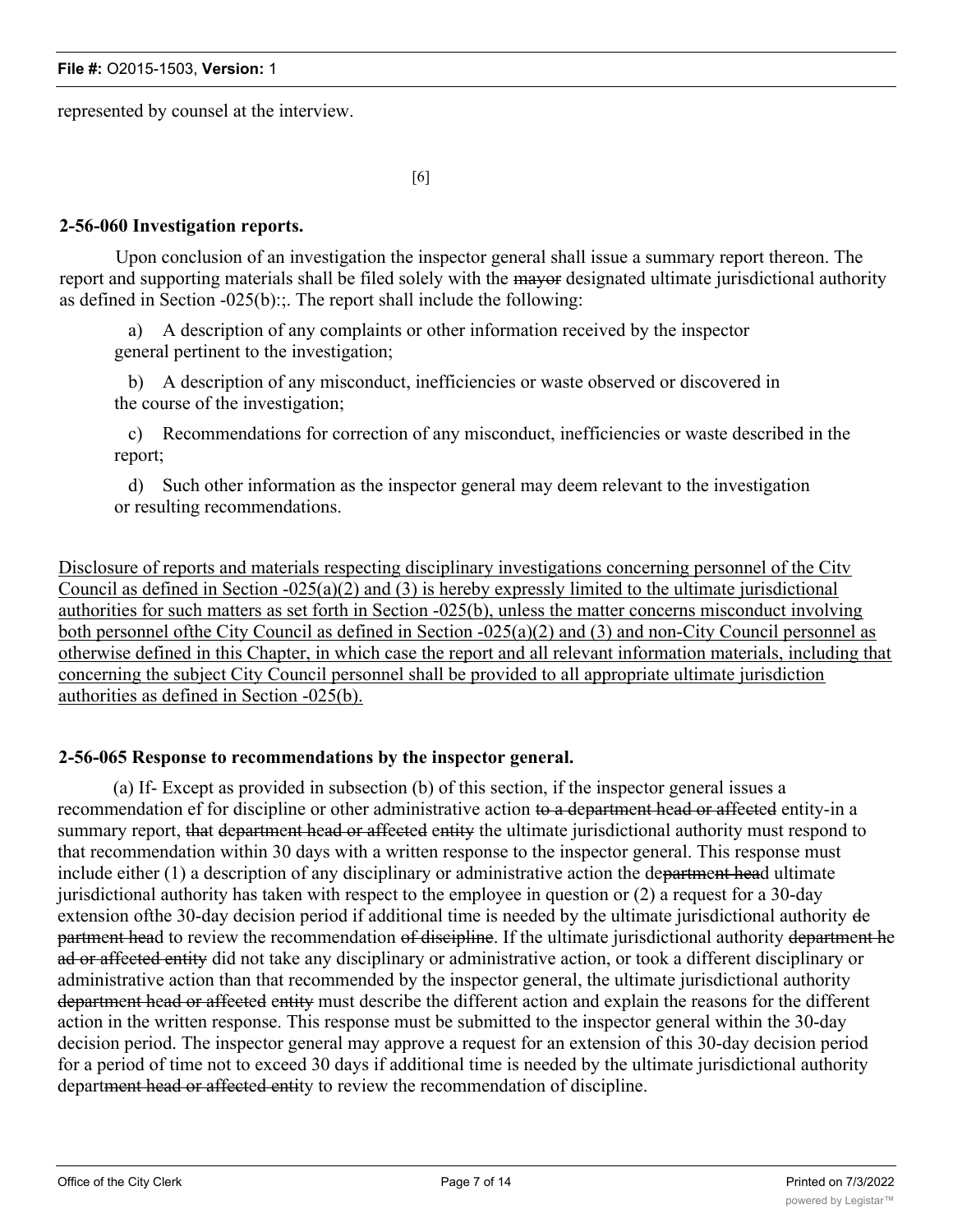[7]

(b) Jf the inspector general issues a report to the chairman of the citv council committee on committees, rules and ethics, the chairman shall, within 14 days, forward the report and anv attached records to the appropriate person with authority to take action recommended in the report, and provide notice to the inspector general when such action is taken. Upon receipt of the report by the person with authority to take action, that person shall review the report and recommendations and within 30 days provide a written response to the inspector general-Provided, however, that if action by the chairman of the committee on committees, rules and ethics is required, the written response to the inspector general must be made within 60 days of receipt of the report. If no action is taken on the inspector general's recommendation, or different disciplinary or administrative action is taken, the person with authority to take action must describe the different action and explain the reasons for taking that action in a written response. This response must be submitted to the inspector general within the applicable 30 or 60-day decision period. The inspector general may approve only one 60-day extension.

# **2-56-070 Confidentiality of informants - Exceptions.**

The summary report shall not mention the name of any informant, complainant, witness or person investigated, except in the following instances:

a) Where the copy of the report given to the ultimate jurisdictional authority head of any department or age ney entity recommends disciplinary action against an one of their employees ef that ageney under the control of that authority;

b) Where the copy of the report given to the ultimate jurisdictional authority or the chief procurement officer makes recommendations concerning any contractor, subcontractor, applicant for a contract, or person seeking certification of eligibility for a contract;

c) Where the copy of the report given to the ultimate jurisdictional authority head of any department or age ney entity makes recommendations concerning a person seeking certification of eligibility for a program administered by the department or agency entity;

d) Where the copy given to the mayor recommends disciplinary action against the head or any employee of any executive department or agency, entity;

e) Where the copy of the report is given to the board of ethics or a hearing officer in compliance with a probable cause finding or a hearing on the merits or as otherwise provided in chapter 2-156.

If complainants or informants request that their identity remain confidential, they will be notified in the event that disclosure of their identity is required by law.

*(Omitted section is not affected by this ordinance)*

### **2-56-090 Cooperation in investigations Duty to cooperate.**

It shall be the duty of every elected or appointed officer, employee, department, agency, contractor, subcontractor, agent or and licensee of the city, and every applicant for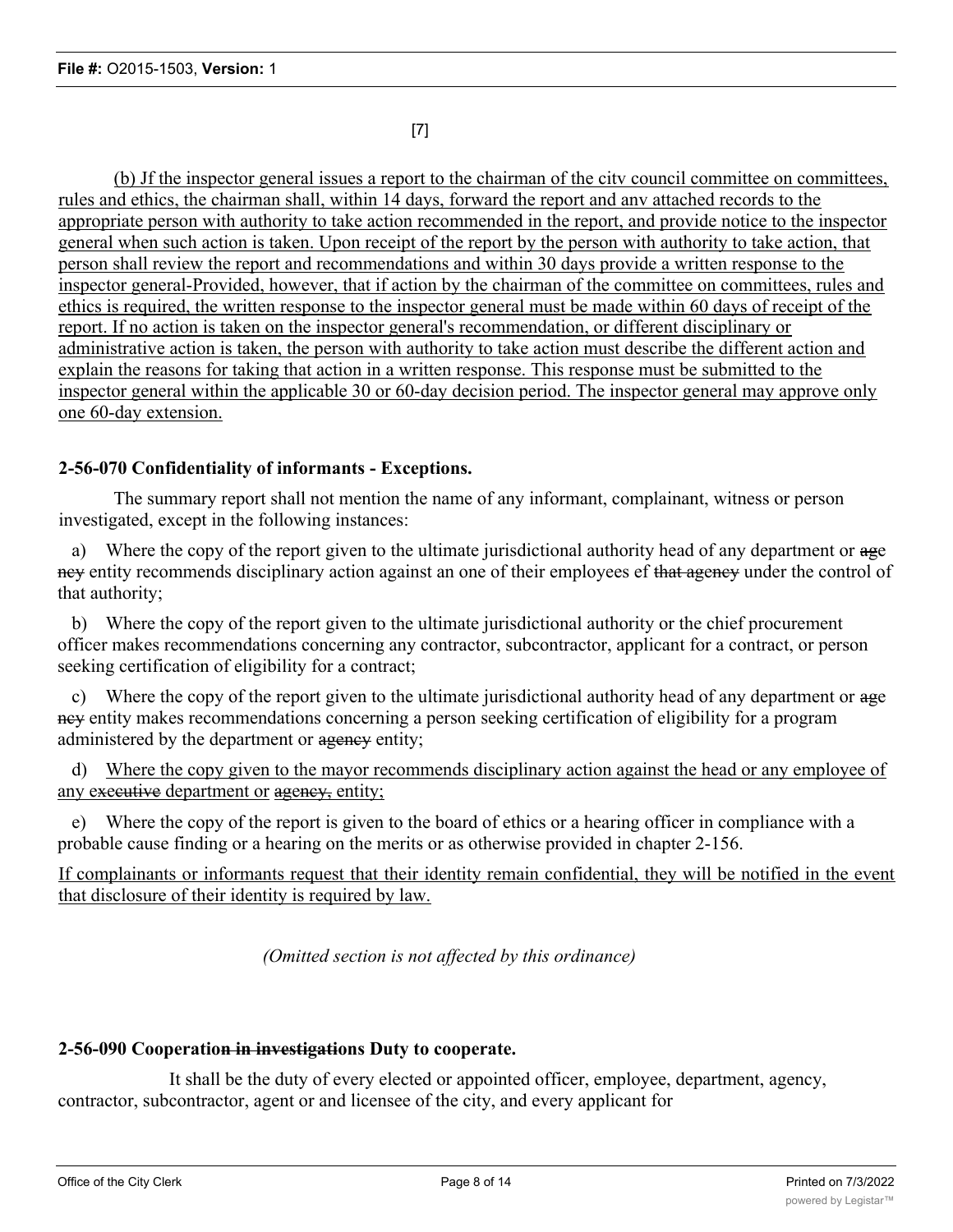[8]

certification of eligibility for a city contract or program, to cooperate with the inspector general in any inquiry investigation or hearing undertaken pursuant to this chapter. Each department's premises, equipment, personnel, books, records and papers shall be made available as soon as practicable to the inspector general. Every city contract and every bid, proposal, application or solicitation for a city contract, and every application for certification of eligibility for a city contract or program shall contain a statement that the person understands and will abide by all provisions of this chapter.

\*\*\*\*\*

*(Omitted section is not affected by this ordinance)* **\$ ]{c \$ \$ \$**

#### **2-56-110 Files and reports confidential - Public statements authorized when.**

Except as otherwise provided herein, all investigatory files and reports of the office of inspector general shall be confidential and shall not be divulged to any person or agency, except to the United States Attorney, the Illinois Attorney General or the State's Attorney of Cook County, or as otherwise provided in this chapter or Chapter 2-156. The inspector general is authorized to issue public statements in the following circumstances: (a) if an investigation exonerates a person who is publicly known to have been under investigation, where such person requests such a statement upon written request by fi) a person publicly known to have been under investigation that exonerates that person: or (ii) an elected official publicly known to have been under investigation that results in a not-sustained finding; (b) if an investigation, audit or inspection review concerns inefficient or wasteful management; and (c) in a public summary of each investigation resulting in sustained findings of misconduct. The public summary shall briefly state, without disclosing the name of any individual who was the subject of such investigation, (i) the nature of the allegation or complaint; (ii) the specific violations resulting in sustained findings; (iii) the inspector general's recommendation for discipline or other corrective measures; and (iv) the eity's ultimate jurisdictional authority's response to and final decision on the inspector general's recommendation.

*(Remaining sections of chapter are not affected by this ordinance)*

SECTION 2. The Municipal Code of the City of Chicago is hereby amended by repealing Chapter 2-55 in its entirety.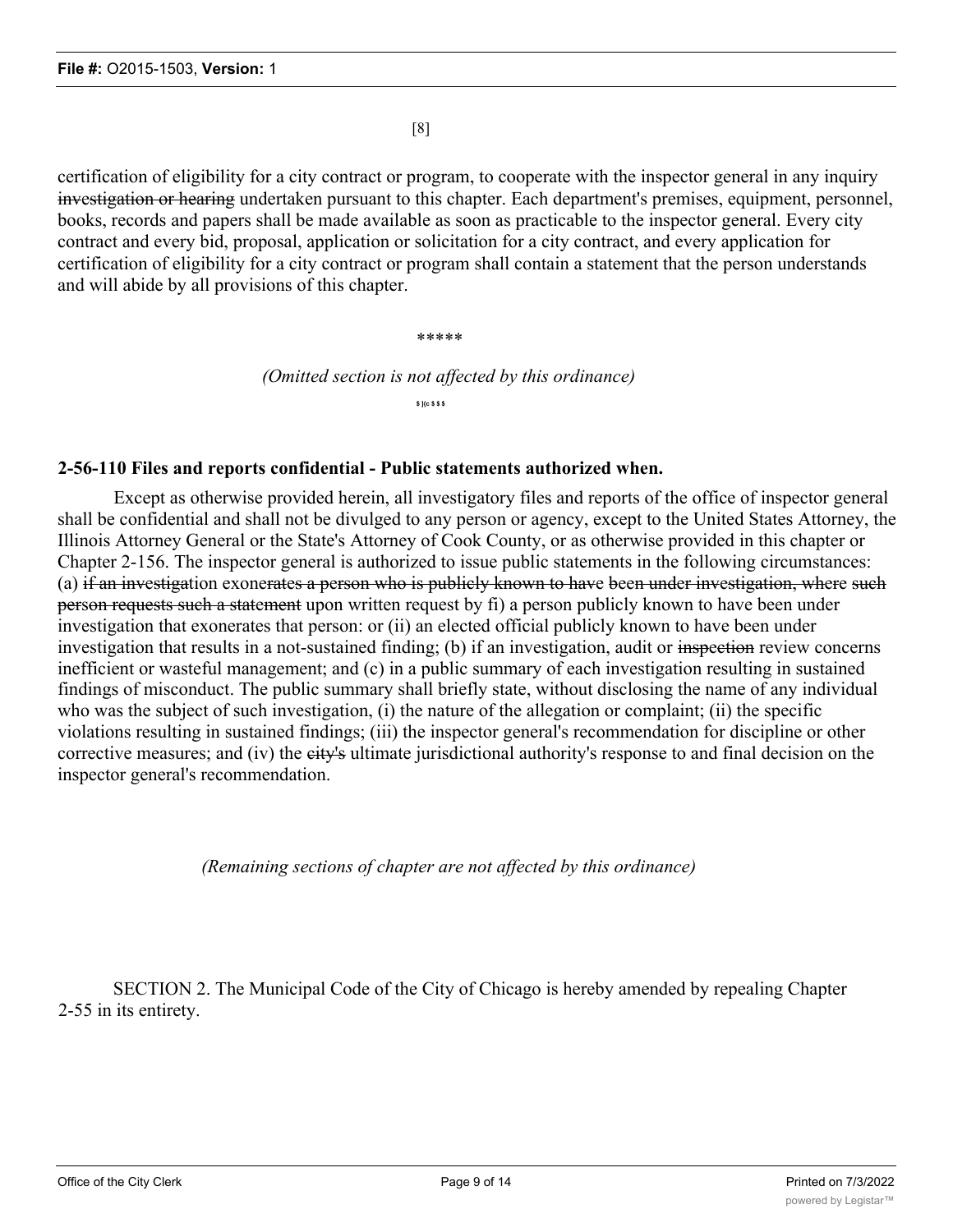[9]

SECTION 3. Chapter 2-156 ofthe Municipal Code ofthe City of Chicago is hereby amended by inserting the language underscored and deleting the language struck through, as follows:

#### **2-156-010 Definitions.**

The following definitions shall apply for purposes of this chapter:

*(Omitted text is not affected by this ordinance)* \*\*\*\*\*

 $(d-1)$  "City council employee" has the meaning ascribed to the tenn in Section 2 55 010 shall mean an individual employed by an alderman or a citv council committee, or bureau or other service agency of the city council, whether part-time or full-time, including an individual retained as an independent contractor by any of them.

\*\*\*\*\*

*(Omitted text is not affected by this ordinance)*

(m-2) "Investigating authority" means the inspector general or the legislative inspector general, as appropriate. When used in the plural, the tenn means both officials "Inspector general" means the city's inspector general.

*(Omitted text is not affected by this ordinance.)*

\*\*\*\*\*\*

### **2-156-018 Duty to report corrupt or unlawful activity.**

(a) Every city employee or official shall report, directly and without undue delay, to the appropriate inve stigating authority inspector general any and all information concerning conduct which such employee or official knows or should reasonably know to involve corrupt or other unlawful activity (i) by another city employee or official which concerns such employee's or official's employment or office; or (ii) by any person dealing with the city which concerns the person's dealings with the city. Any employee or official who knowingly fails to report a corrupt or unlawful activity as required in this section shall be subject to employment sanctions, including discharge, in accordance with procedures under which the employee may otherwise be disciplined.

\*\*\*\*\*

*(Omitted text is not affected by this ordinance.)*

\*\*\*\*\*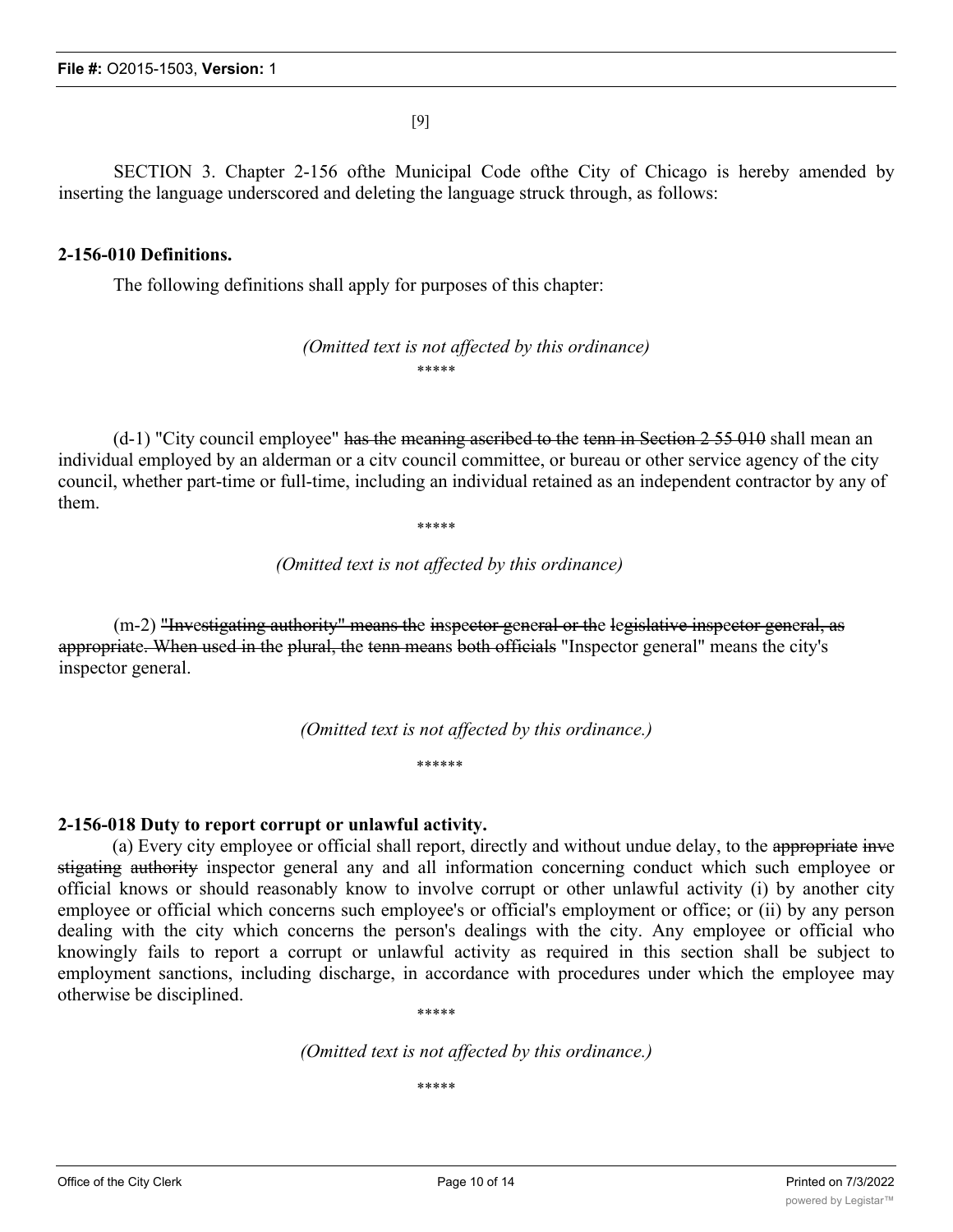1

[10]

# **2-156-070 Use or disclosure of confidential information.**

(a) Except as otherwise provided in subsection (b) or (c) of this section, no current or former official or employee, including any current or former official or employee of the board or the investigating authorities inspector general, shall use or disclose, other than in the performance of his official duties and responsibilities, or as may be required by law, confidential information or any non- public information, including the identity of the subject of an investigation, gained in the course of an investigation or by reason of his position or employment.

(b) If any person requests the opinion of the board regarding past or ongoing conduct, and if the board determines, pursuant to its rules, that the conduct involves a minor violation of this chapter, the board may issue such person a letter of warning or admonition for the first such violation. However, if the board determines, pursuant to its rules, that the conduct involves a violation of this chapter which is not a minor violation or that the conduct involves a subsequent violation ofthe same conduct for which the person has been issued a letter of warning or admonition, the board shall advise such person to stop the conduct and self- report the violation to the appropriate investigating authority inspector general within 14 days. If the board finds that the person did not self-report the violation as instructed by the board, the board shall provide the person's name, the violation reported, and all related information the board deems relevant, to the appropriate investigating authority inspector general. Except for purposes of investigations for subsequent violations of the same conduct, a letter of warning or admonition issued to a subject pursuant to this section shall be kept confidential. This subsection applies to conduct that occurred or is occurring on or after July 1, 2013.

(c) Any person may use an advisory opinion issued by the board regarding such person's future conduct as evidence supporting the person's position or as otherwise appropriate in any investigation or disciplinary proceeding. Once the person uses the board's opinion in accordance with this subsection, the board, if requested in writing citing this subsection by the person or one of the entities referred to in this subsection, shall disclose all confidential or non-public information related to the advisory opinion that does not compromise a third party's confidentiality to the investigating authorities inspector general or any city department or agency conducting the investigation or disciplinary proceeding.

# **2-156-380 Powers and duties.**

In addition to other powers and duties specifically mentioned in this chapter, the board of ethics shall have the following powers and duties:

*+ :fc :£ + %*

*(Omitted text is not affected by this ordinance.)*

 $(d-1)$  to adopt, in consultation with the investigating authorities inspector general, and disseminate a summary of all rules and laws setting forth the rights of officials and employees as provided in chapters 255, 2-56 and 2-156;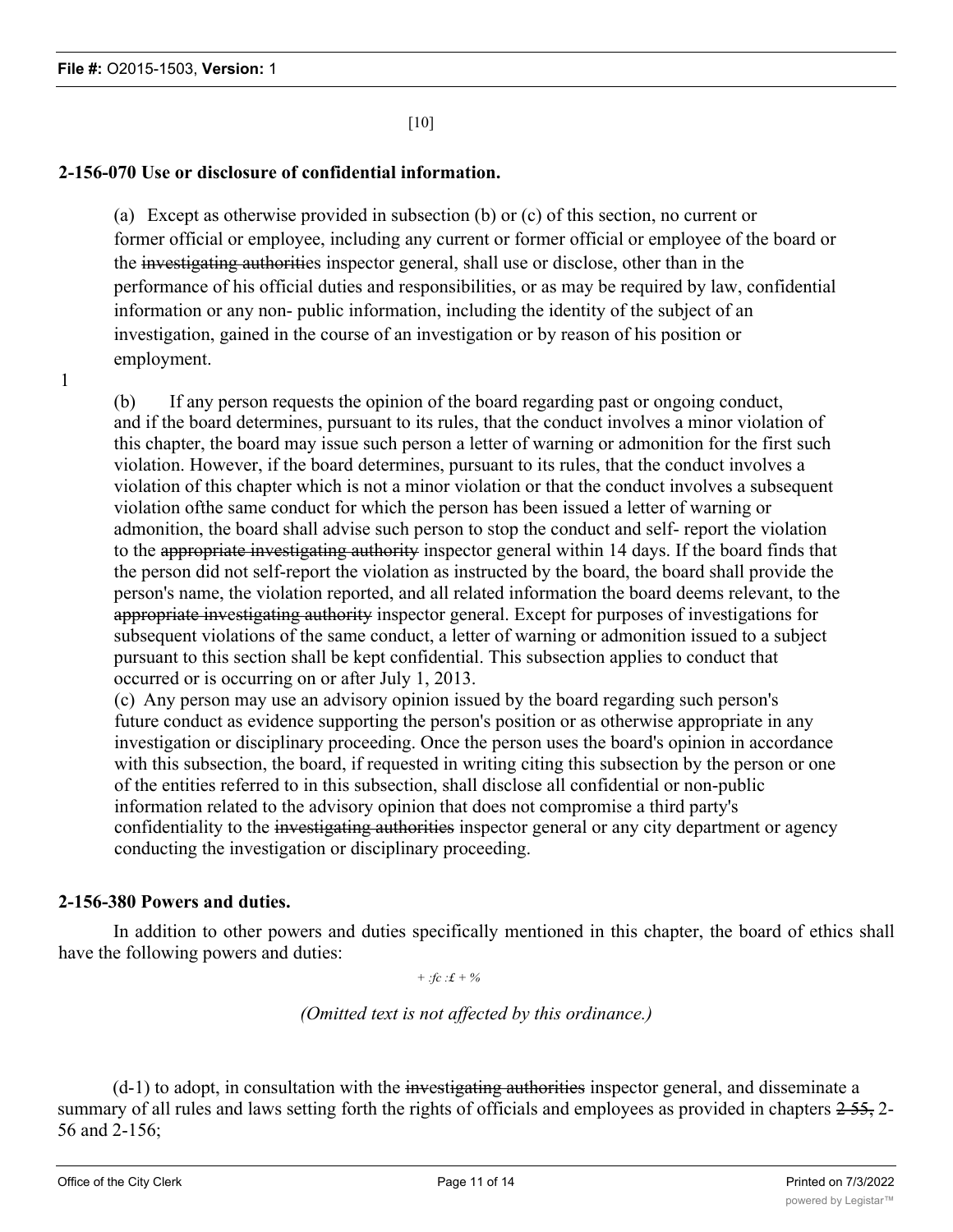# [11] *(Omitted text is not affected by this ordinance.)*

#### \*\*\*\*\*

(h) to promulgate rules for the conduct of board activities and hearings conducted pursuant to Section 2- 156-392, including procedural rules consistent with the requirements of due process of law; rules related to: (i) administering waivers; (ii) contesting fines imposed for training and filing violations; (iii) the manner of making settlements, or the board's opinions, determinations and findings, available to the public; and (v) in consultation with the investigating authorities inspector general, the criteria to determine whether a potential violation of this chapter is minor. Provided, however, no such rules and regulations shall become effective until 45 days after their submission to the city council. And, provided further, no such rules and regulations shall become effective if, during said 45-day period, the city council, by majority vote of aldermen entitled to be elected, acts to disapprove said rules and regulations. The applicable administrative hearings procedures set forth in Chapter 2-14 and the applicable rules and regulations promulgated pursuant thereto shall apply to the procedural aspects of matters handled by hearing officers or presented to the board to the extent such procedural aspects are not covered by this chapter or the rules and regulations promulgated by the board;

*(Omitted text is not affected by this ordinance.)*

#### \*\*\*\*\*

# **2-156-385 Probable cause finding.**

The investigating authority inspector general may request the board to issue a finding as to whether evidence shows that there is probable cause to believe that the subject of an investigation (for purposes of this section, "subject") has violated this chapter, as follows:

1) The investigating authority inspector general may request the board to make a probable cause finding only after notifying the subject in writing. Such notice shall specify all the charges to be brought against the subject, including a summary of the facts alleged to support such finding, and shall state that the inve stigating authority inspector general intends to request a probable cause finding by the board. Such notice must be served upon the subject at least 30 days before the request is made to the board.

2) When requesting a probable cause finding, the investigating authority inspector general shall provide to the board a summary of his investigation, supporting evidence and recommendation.

3) The board or its designee shall review the report, recommendation and evidence provided by the investigating authority inspector general. If the board or its designee finds that the evidence does not show that there is probable cause to believe that the subject has violated this chapter, the board shall close the matter and so notify the investigating authority inspector general and the subject. If the board or its designee finds that the evidence shows that there is probable cause to believe that the subject has violated this chapter, the board or its designee shall serve notice of the allegations upon the subject. Such notice shall inform the subject of his right to provide a written response, written submissions and a summary of the evidence supporting his

#### [12]

position. The notice also shall set a meeting date with the board or its designee to discuss the allegations and the evidence. The subject must submit all written material and documents supporting his position at least 10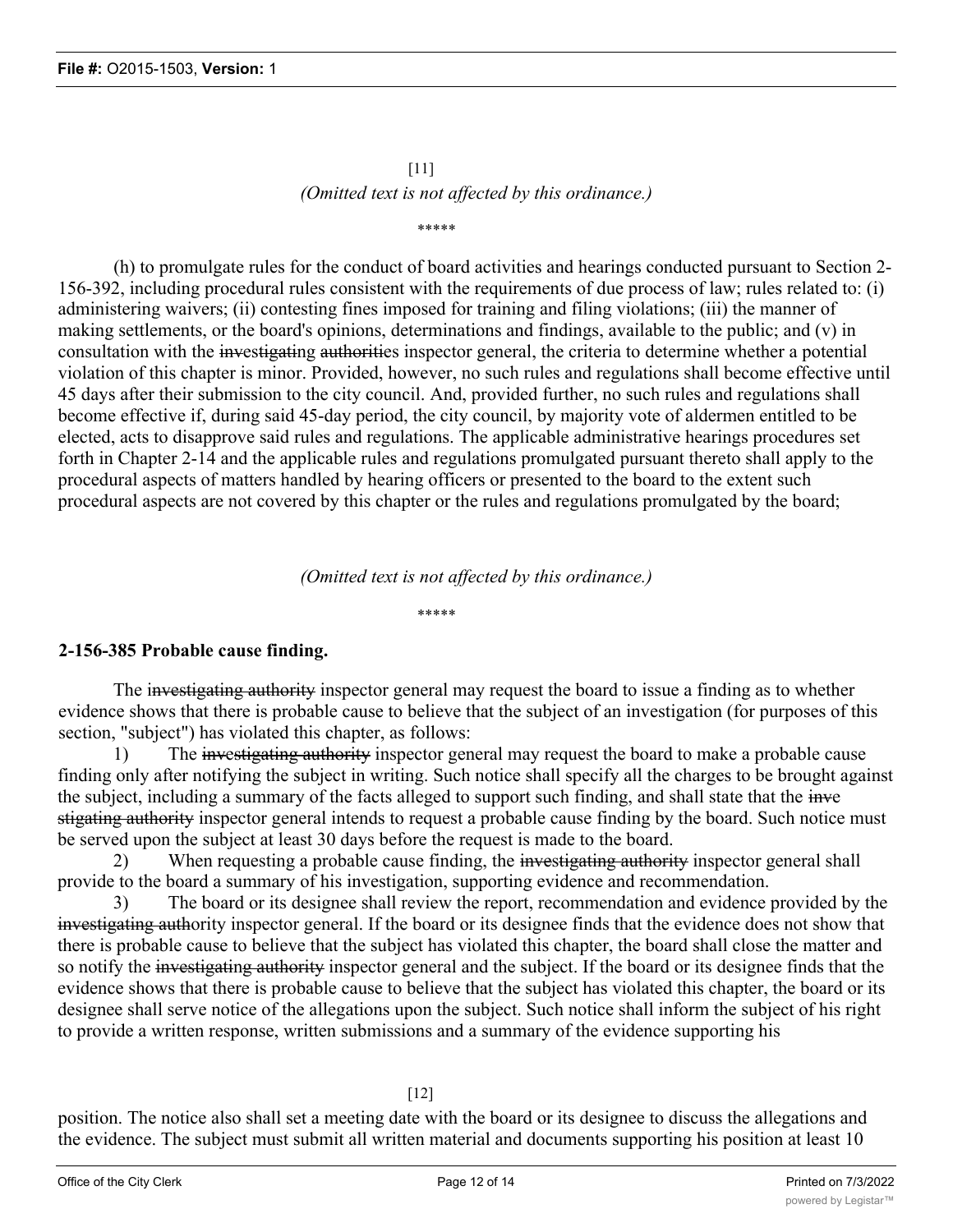#### **File #:** O2015-1503, **Version:** 1

days before the date of the meeting. At the meeting, evidence presented in the matter shall be discussed and the subject shall be given an opportunity to respond to the evidence presented against him. The subject may be represented by counsel at the meeting. The entire meeting shall be reliably recorded or, alternatively, transcribed by a certified court reporter. All records of the meeting shall be kept confidential to the extent allowable under applicable law.

*(Omitted text is not affected by this ordinance.)*

\*\*\*\*\*

### **2-156-530 Annual public hearing on ethics.**

The board and the investigating authorities inspector general shall coordinate and conduct a joint annual public hearing before the city council to review major activities, including trainings, investigations, settlements, and opinions; to describe resource usage; to address trends in ethics issues; to suggest ethics compliance strategies; and to assess challenges and recommend areas of improvement regarding the city's ethics institutions, and investigation and adjudication processes.

SECTION 4. Transition. The inspector general and the office of inspector general shall assume, respectively, all rights and powers of the former legislative inspector general and the office of the legislative inspector general. All books, records, property and funds relating to the former office of the legislative inspector general and such rights and powers are transferred to the office of inspector general. The inspector general shall succeed the former legislative inspector general in administering and investigating pending matters under the jurisdiction ofthe former legislative inspector general.

SECTION 5. Delivery of necessary information. Upon the effective date of this ordinance, the person holding the position of Legislative Inspector General shall deliver to the Inspector General:

- a) A list of all investigations then pending in the office of the Legislative Inspector General, together with a concise and accurate summary of each such investigation, including its status; and
- b) A list of all complaints received by the office ofthe Legislative Inspector General, which have not yet resulted in the opening of an investigation; and
- c) Copies of all documents, records and files, regardless of whether on paper or in electronic form, relating to the operation of the office of the Legislative Inspector General, including documents used by the Legislative Inspector General's subordinates.

[13]

SECTION 6. Upon the effective date of this ordinance the incumbent inspector general shall assume the powers and duties conferred by this ordinance.

[14]